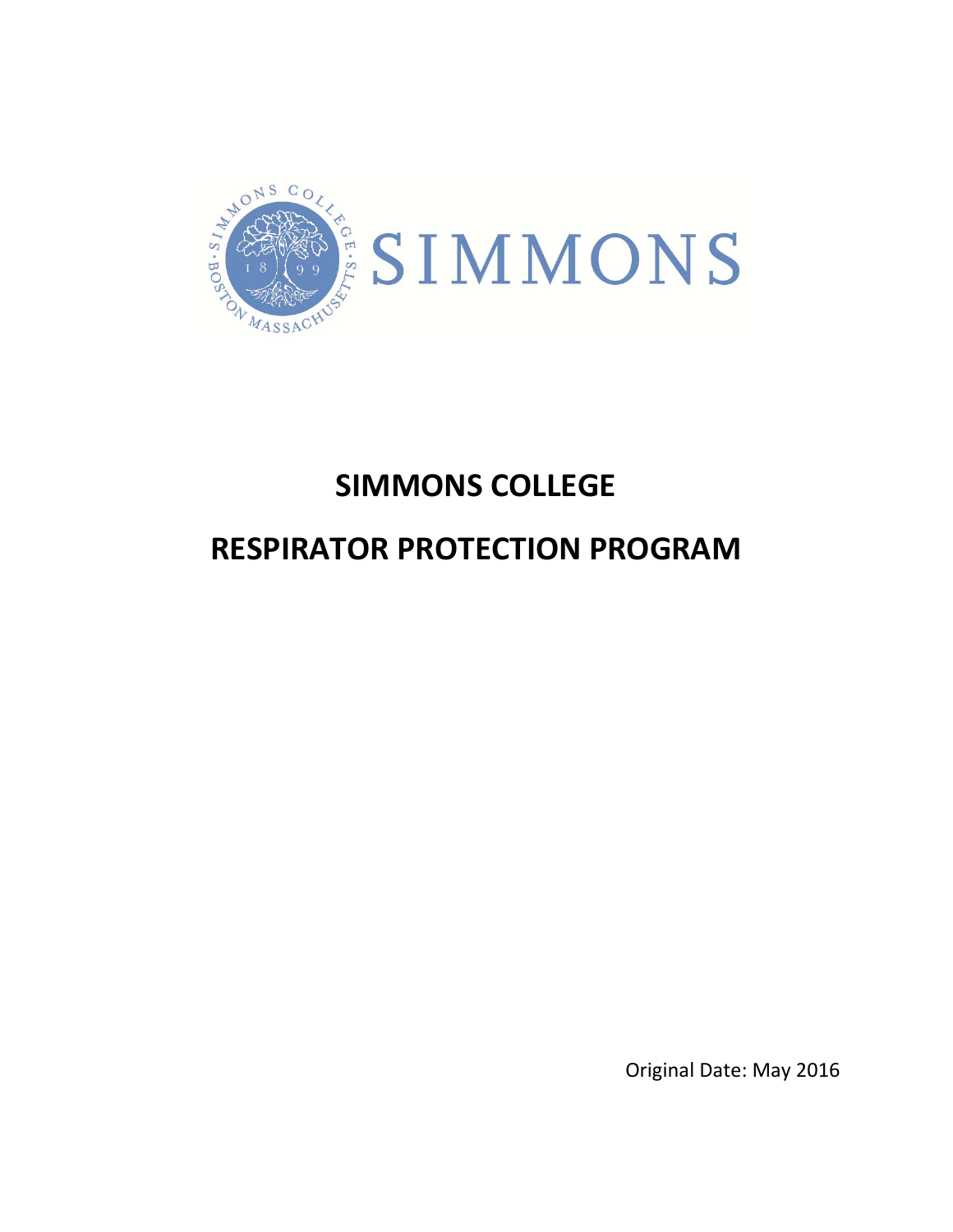#### **RESPIRATOR PROTECTION PROGRAM REVIEW SUMMARY**

| Revision(s) By | Affiliation | Date | <b>Changes</b> |
|----------------|-------------|------|----------------|
|                |             |      |                |
|                |             |      |                |
|                |             |      |                |
|                |             |      |                |
|                |             |      |                |
|                |             |      |                |
|                |             |      |                |
|                |             |      |                |
|                |             |      |                |
|                |             |      |                |
|                |             |      |                |
|                |             |      |                |
|                |             |      |                |
|                |             |      |                |
|                |             |      |                |
|                |             |      |                |
|                |             |      |                |
|                |             |      |                |
|                |             |      |                |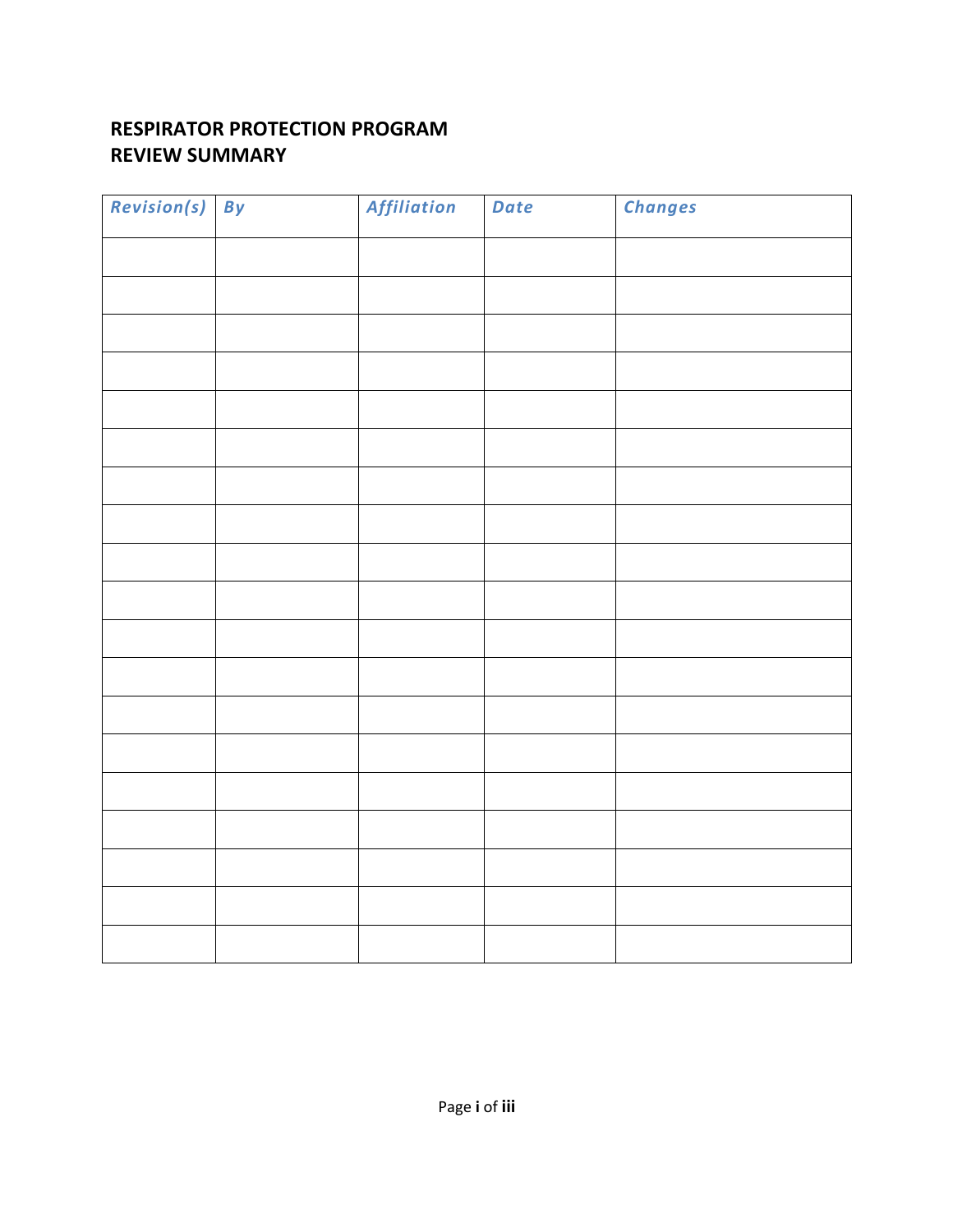# **Table of Contents**

| 1.0  |       |  |
|------|-------|--|
| 2.0  |       |  |
| 3.0  |       |  |
| 3.1  |       |  |
| 3.2  |       |  |
| 3.3  |       |  |
| 4.0  |       |  |
| 4.1  |       |  |
| 4.2  |       |  |
| 4.3  |       |  |
| 4.4  |       |  |
| 4.5  |       |  |
| 5.0  |       |  |
| 5.1  |       |  |
| 5.2  |       |  |
| 5.3  |       |  |
| 5.4  |       |  |
| 5.5  |       |  |
| 5.6  |       |  |
|      | 5.6.1 |  |
|      | 5.6.2 |  |
| 5.7  |       |  |
| 5.8  |       |  |
| 5.9  |       |  |
| 5.10 |       |  |
| 5.11 |       |  |
| 5.12 |       |  |
| 5.13 |       |  |
| 6.0  |       |  |
| 7.0  |       |  |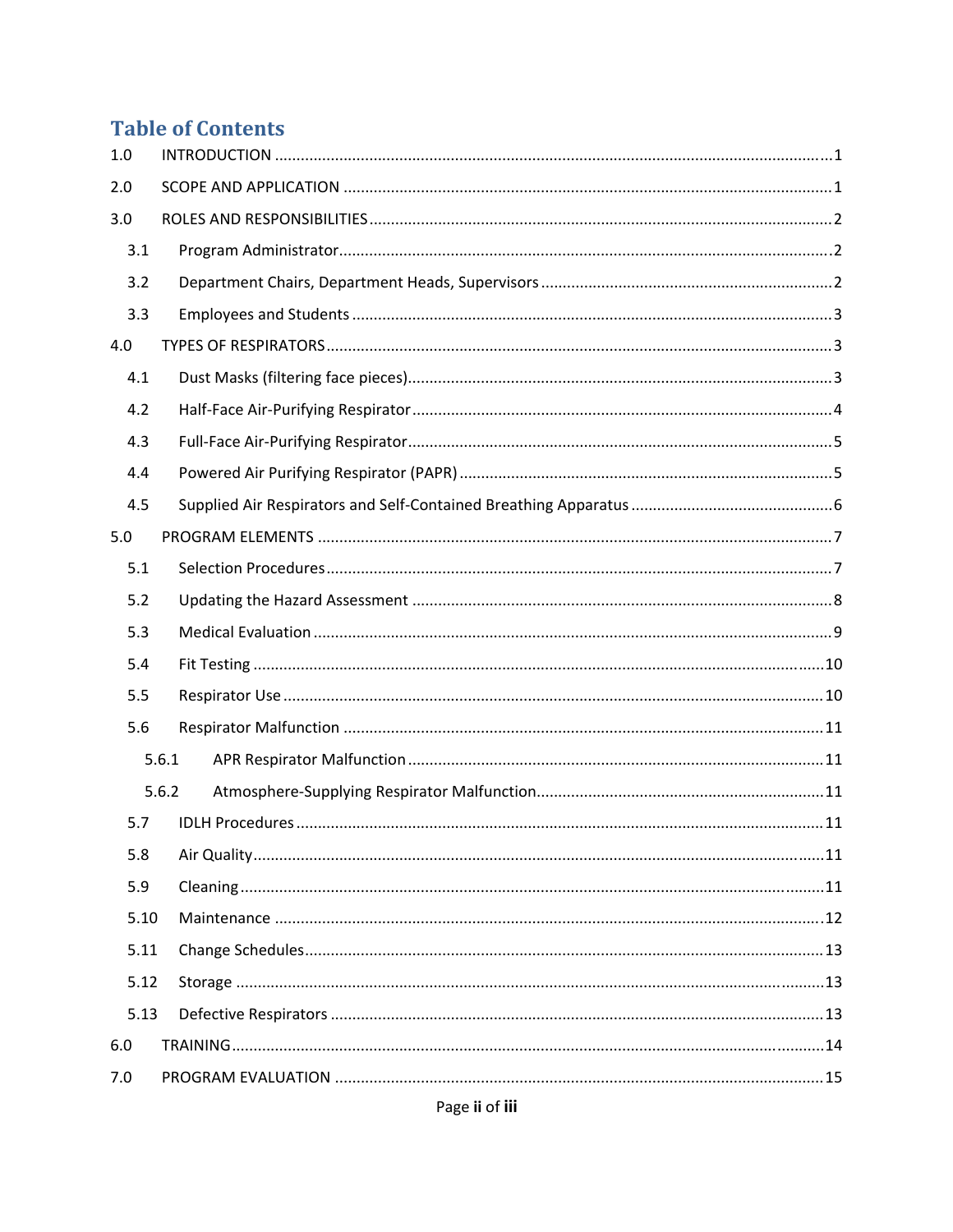| 8.0 |  |  |
|-----|--|--|
|-----|--|--|

#### **FIGURES**

Figure 1 – Dust Masks

- Figure 2 Half‐Face Air‐Purifying Respirator
- Figure 3 Full‐Face Air‐Purifying Respirator
- Figure 4 Powered Air Purifying Respirator
- Figure 5 ‐ Supplied Air Respirators and Self‐Contained Breathing Apparatus

**TABLES** – None

#### **APPENDICES**

Appendix A – Work processes requiring respirator use Appendix B – Hazard assessments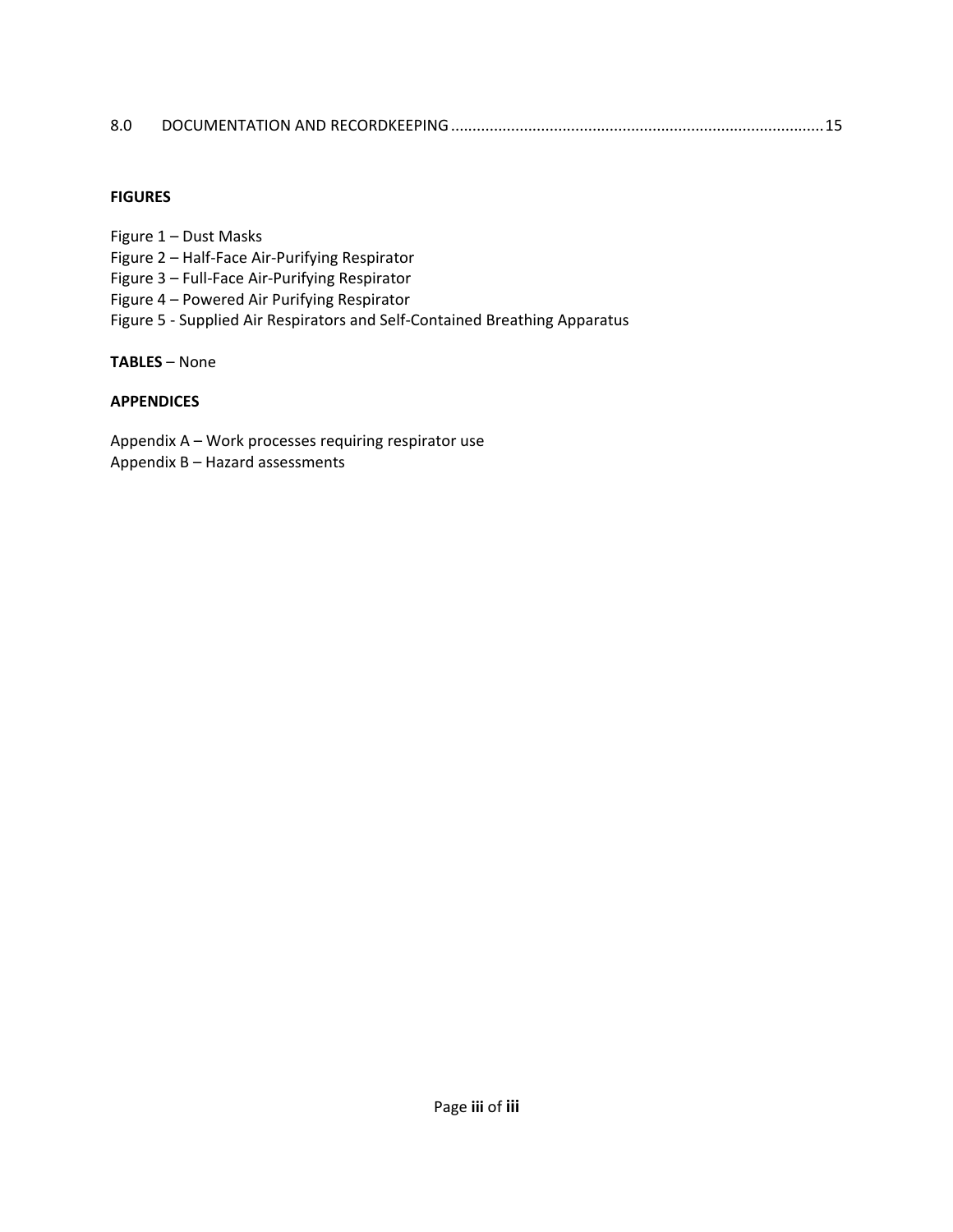# **1.0 INTRODUCTION**

Simmons College (Simmons) has prepared this Respiratory Protection Program (RPP) to ensure compliance with Occupational Safety and Health Administration's (OSHA) Respirator Protection Standard, 29 Code of Federal Regulations 1910.134. A copy of the regulation is available at their Respirator Protection webpage. Simmons has chosen to include students in this RPP even though this regulation only applies to employees.

The Director of Environmental Health and Safety (EH&S) has determined that the following departments may be exposed to respiratory hazards during routine operations. Respirator use will be required if an assessment determines that a respirator is required for an activity and/or if a medical provider indicates that a respirator is required for a person.

- Biology
- Buildings and Grounds
- Chemistry and Physics
- Psychology

These hazards include wood dust, particulates, aerosols, and vapors, in some cases represent Immediately Dangerous to Life or Health (IDLH). The purpose of this RPP is to ensure that all Simmons' employees and students are protected from the exposure to these respiratory hazards.

Engineering controls, such as ventilation and substitution of less toxic materials, are the first line of defense at Simmons; however, engineering controls have not always been feasible for some of our operations, or have not always completely controlled the identified hazards. In these situations, respirators and other protective equipment must be used. Respirators are also needed to protect employees' health during emergencies. The work processes requiring respirator use at Simmons are provided in Appendix A of this RPP.

In addition, some employees have expressed a desire to wear respirators during certain operations that do not require respiratory protection. As a general policy, Simmons will review each of these requests on a case‐by‐case basis. If the use of respiratory protection in a specific case will not jeopardize the health or safety of the employee(s), the Director of EH&S will provide respirators for voluntary use. As outlined in the Scope and Application section of this program, voluntary respirator use is subject to certain requirements of this program.

# **2.0 SCOPE AND APPLICATION**

This program applies to all employees and students who are required to wear respirators during normal work operations, and during some non-routine operations. Simmons does not permit employees or students to wear respiratory protection when responding to an emergency. All employees or students working in these areas and engaged in certain processes or tasks (as outlined in Appendix A) must be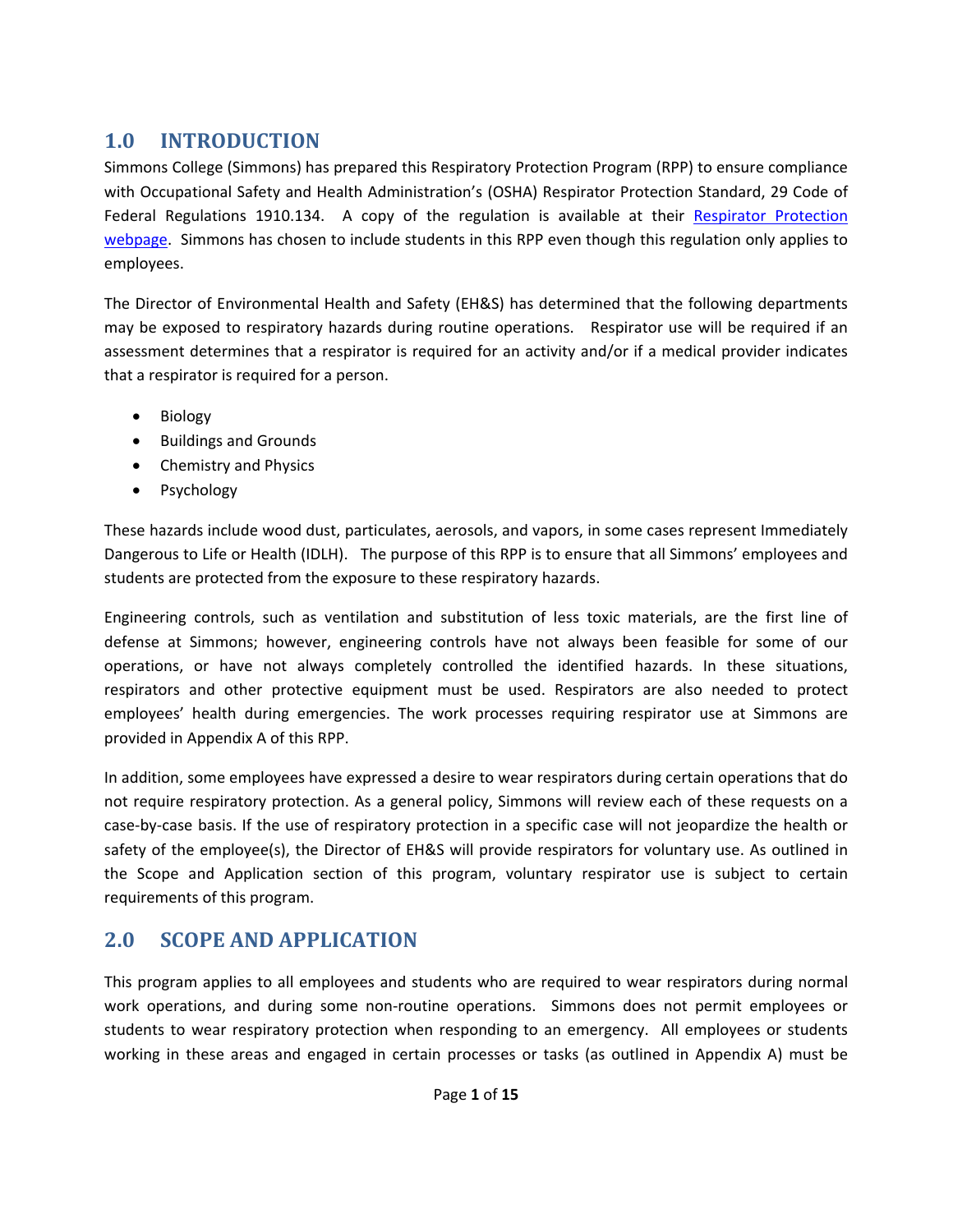enrolled in Simmons' RPP. In addition, any employee who voluntarily wears a respirator when a respirator is not required (i.e., in certain maintenance and coating operations) is subject to the medical evaluation, cleaning, maintenance, and storage elements of this program, and must be provided with certain information specified in this section of the program.

# **3.0 ROLES AND RESPONSIBILITIES**

# **3.1 Program Administrator**

The Program Administrator is responsible for administering the respiratory protection program. Duties of the program administrator include:

- Identifying work areas, processes or tasks that require workers to wear respirators, and evaluating hazards.
- Ensuring adequate air quantity, quality, and flow of breathing air for atmosphere‐supplying respirators.
- Selection of respiratory protection options.
- Monitoring respirator use to ensure that respirators are used in accord with their certifications.
- Arranging for and/or conducting training.
- Ensuring proper storage, cleaning, inspections, and maintenance of respiratory protection equipment.
- Ensuring employees have been administered a qualitative fit testing by a contractor.
- Administering the medical surveillance program.
- Maintaining records required by the program.
- Evaluating the program.
- Updating written program, as needed.

The Program Administrator for Simmons is the Director of EH&S.

#### **3.2 Department Chairs, Department Heads, Supervisors**

Department chairs, department heads, and supervisors (Supervisors) are responsible for ensuring that the respiratory protection program is implemented in their particular areas. In addition to being knowledgeable about the program requirements for their own protection, they must also ensure that the program is understood and followed by the workers and students under their charge.

**NOTE:** Workers participating in the respiratory protection program do so at no cost to themselves.

Duties include:

- Ensuring that employees and students under their supervision (including new hires) have received appropriate training, fit testing, and annual medical evaluation.
- Ensuring the availability of appropriate respirators and accessories.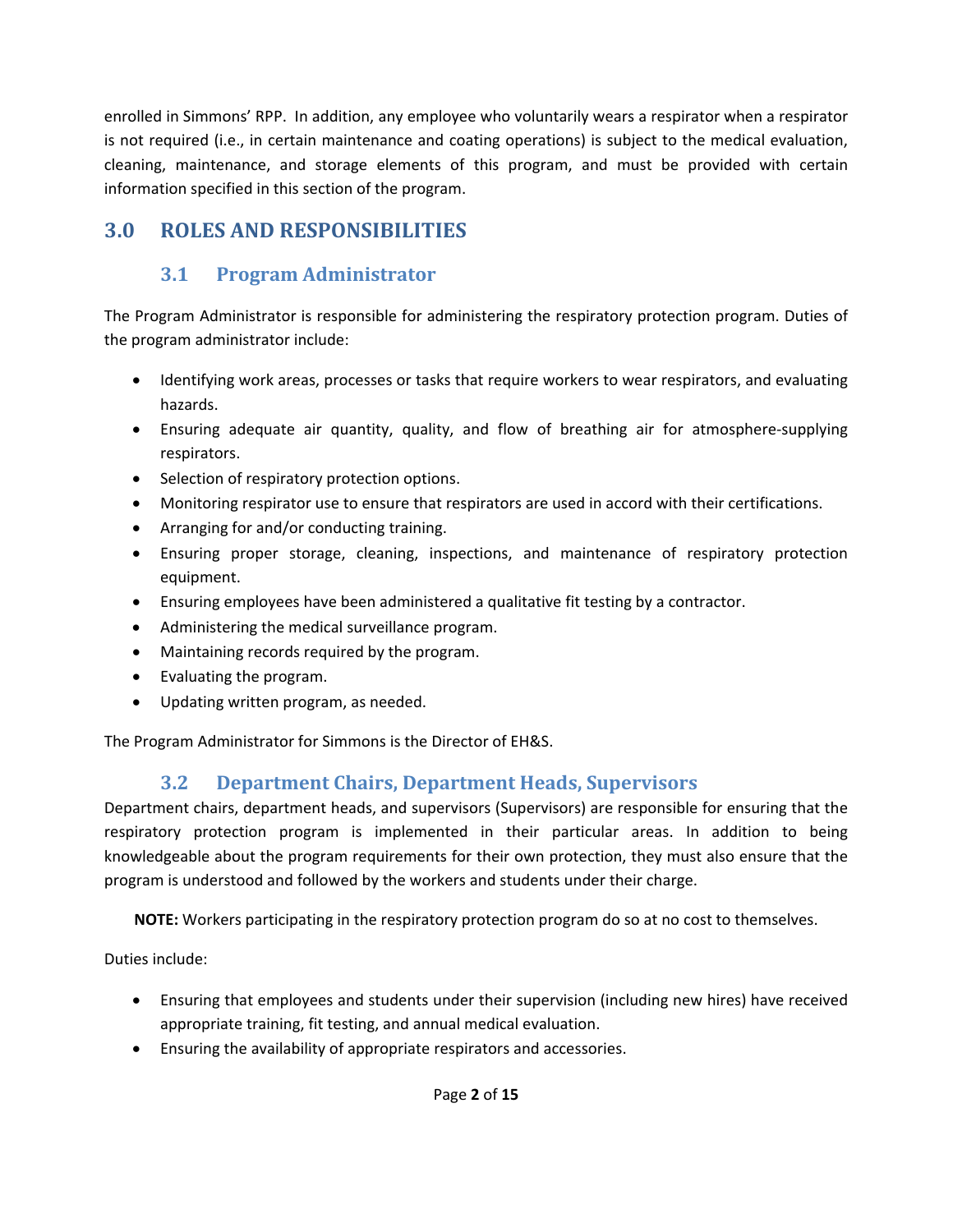- Being aware of tasks requiring the use of respiratory protection.
- Enforcing the proper use of respiratory protection when necessary.
- Ensuring that respirators are properly cleaned, maintained, inspected, and stored according to the respiratory protection plan.
- Ensuring that respirators fit well and do not cause discomfort.
- Continually monitoring work areas and operations to identify respiratory hazards.
- Coordinating with the Program Administrator on how to address respiratory hazards or other concerns regarding the program.
- Ensuring adequate air quantity, quality, and flow of breathing air for atmosphere‐supplying respirators.

#### **3.3 Employees and Students**

Each employee and student has the responsibility:

- To wear his or her respirator when and where required and in the manner in which they were trained.
- Care for and maintain their respirators as instructed, and store them in a clean, sanitary location.
- Inform their supervisor if the respirator no longer fits well, and request a new one that fits properly.
- Inform their supervisor or the Program Administrator of any respiratory hazards that they feel are not adequately addressed in the workplace and of any other concerns that they have regarding the program.
- Inform their supervisor of need for a medical reevaluation.

#### **4.0 TYPES OF RESPIRATORS**

The type and brands of respirators vary widely ranging from simple dust masks to supplied air respirators like the kind firemen wear. Following is description of the main types of respirators. Emergency escape respirators are not permitted at Simmons.

#### **4.1 Dust Masks (filtering face pieces)**



**Figure 1 – Dust Masks**

Page **3** of **15**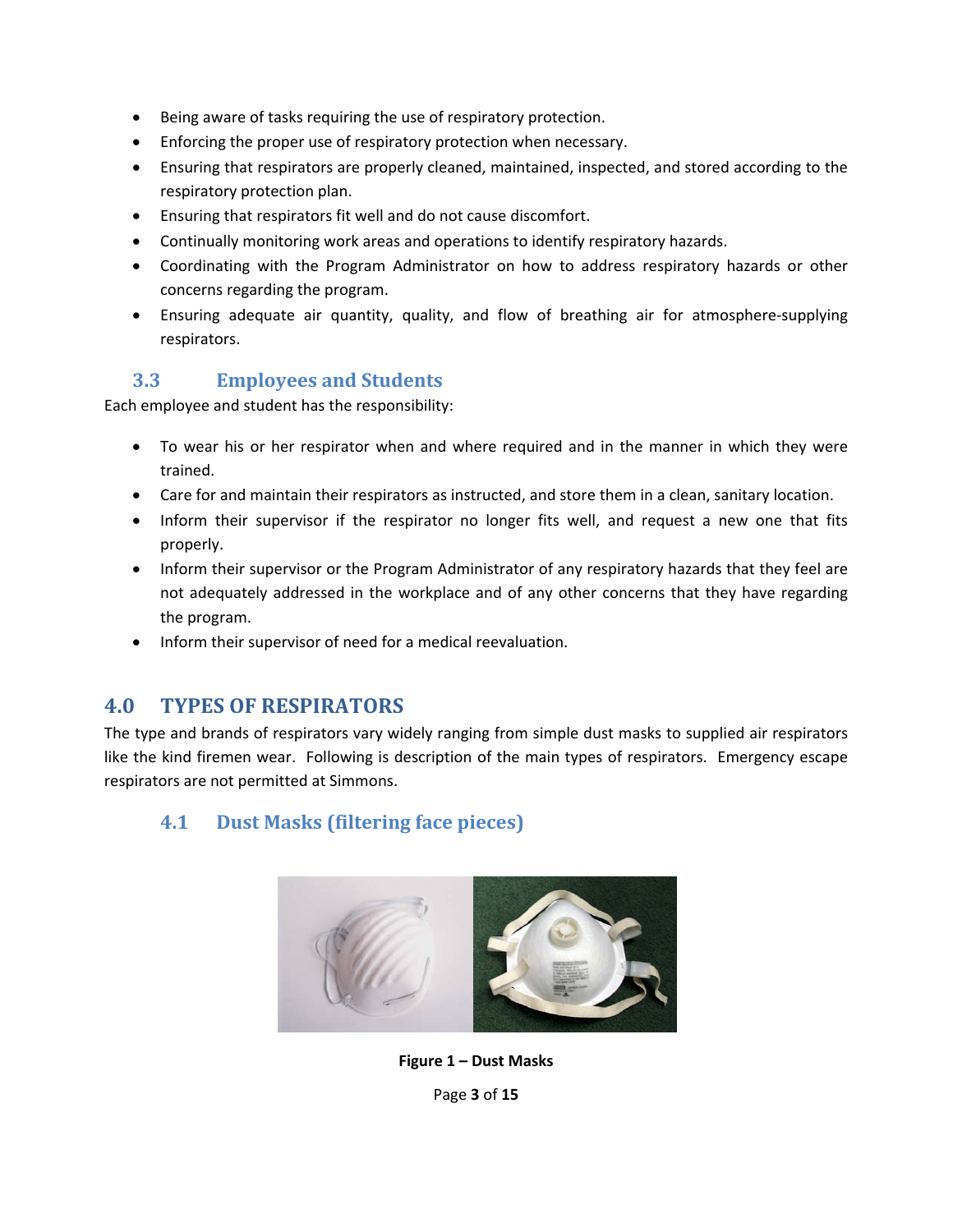These simple, two-strap disposable dust masks are designed only for dusts. They are not as protective as other respirators, but do an adequate job in many cases, unless the dust is really toxic or copious. Don't confuse these two‐strap masks with the less protective one‐strap dust mask designed only for pollen or non‐toxic dust.

#### **4.2 Half‐Face Air‐Purifying Respirator**



**Figure 2 – Half‐Face Air‐Purifying Respirator** 

These respirators are sometimes called "half‐face" or "half‐mask" respirators since they cover just the nose and mouth. They have removable cartridges that filter out either dust, chemicals or both. Selecting the correct cartridges is essential since they are designed for particular types of chemicals or dust. A reputable respirator vendor can assist you in selecting the correct cartridges. These cartridges are typically removable and sometimes interchangeable. Cartridges are available for solvents, ammonia, chlorine, acids and other chemicals. The cartridges must be changed out or replaced periodically, especially for chemicals, since they can absorb only so much contaminant before breakthrough occurs. A few cartridges are equipped with end-of-service indicators that show when a cartridge should be replaced. Most cartridges don't have this indicator and you must develop a change-out schedule to prevent breakthrough. The change-out schedule is based on the chemical concentration, physical work effort, temperature and humidity. Many respirator manufacturers have cartridge change schedule calculators available on the Internet.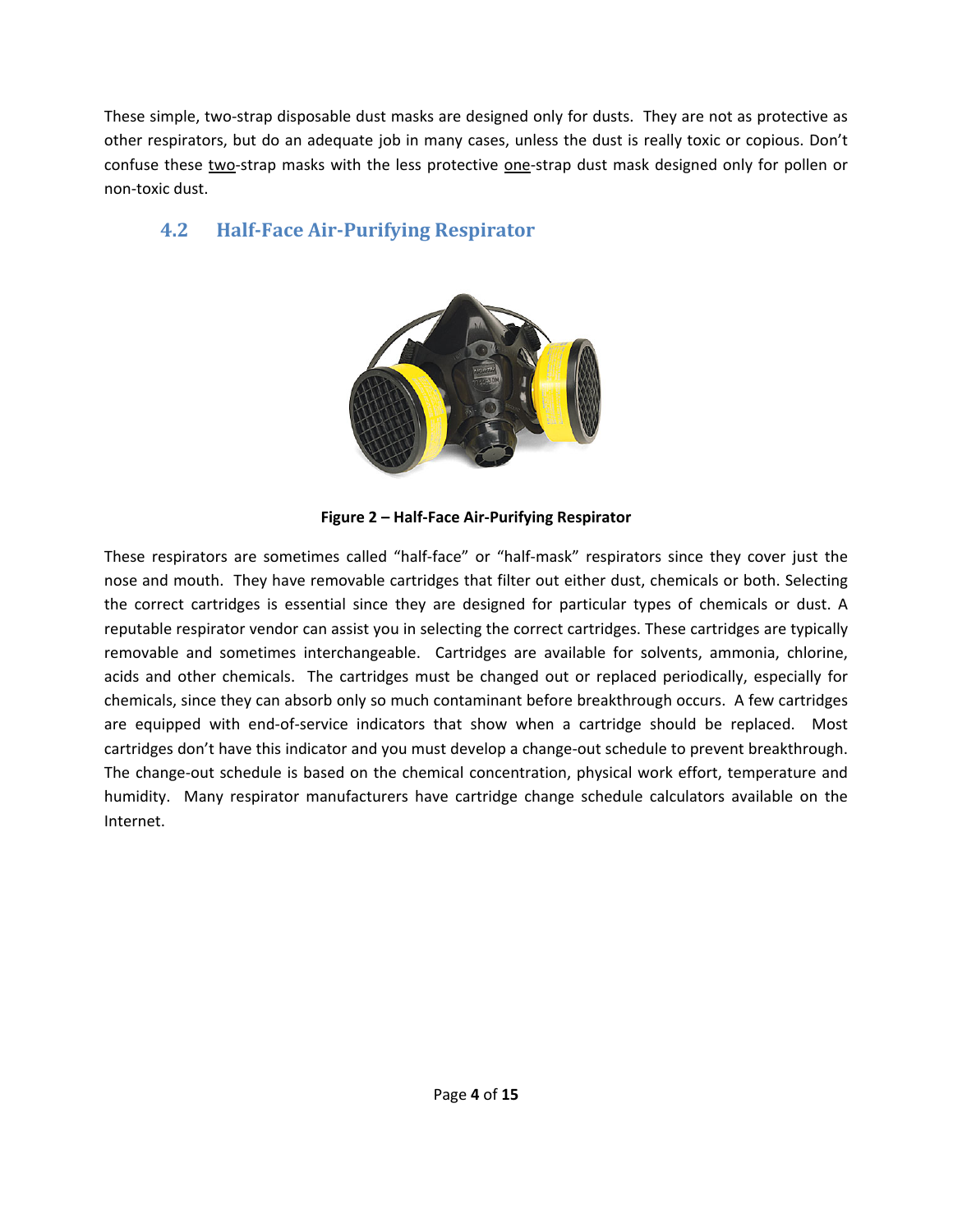#### **4.3 Full‐Face Air‐Purifying Respirator**



**Figure 3 – Full‐Face Air‐Purifying Respirator** 

In some situations, the employee or student may need or want to use full-face respirators. This type of respirator is used when the air contaminant irritates the eyes. They also provide somewhat higher protection to the lungs since they tend to fit tighter and are less prone to leaking. These respirators also have replaceable cartridges that must be changed on a regular basis as described above for half-face respirators.

#### **4.4 Powered Air Purifying Respirator (PAPR)**



**Figure 4 – Powered Air Purifying Respirator** 

Powered Air Purifying Respirators have a battery pack that draws air through replaceable cartridges and blows into a full facepiece, helmet or hood. These respirators are often more comfortable in hot weather and some can provide more protection, depending on the type. The cartridges must be changed regularly as describe for half‐face respirators above.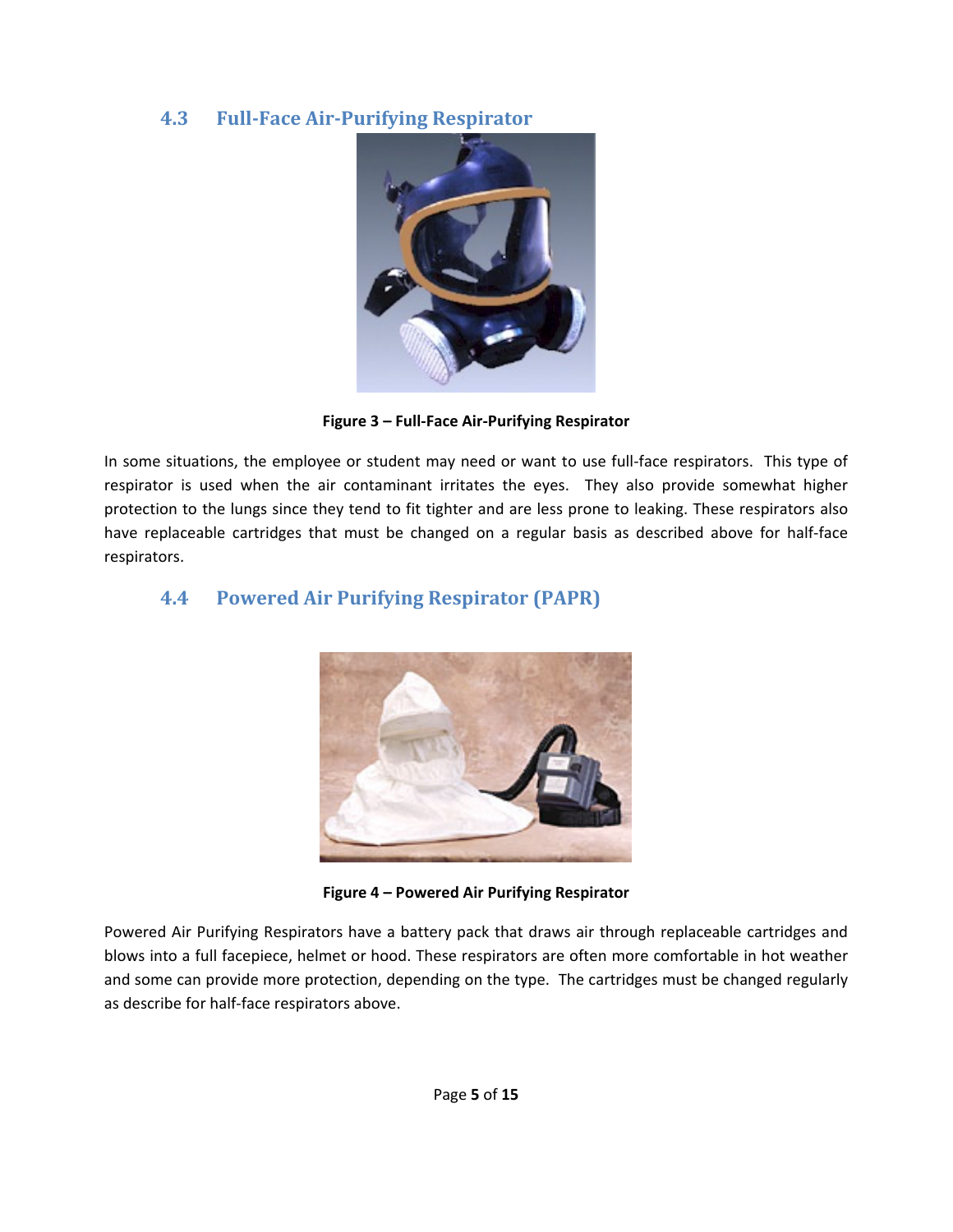#### **4.5 Supplied Air Respirators and Self‐Contained Breathing Apparatus**



**Figure 5 ‐ Supplied Air Respirators and Self‐Contained Breathing Apparatus**

In a few situations, you may need to provide a supplied air respirator to your employees. These situations include large chemical spills or leaks, entering a confined space where there is lack of oxygen or high levels of air contaminants, or working around extremely toxic chemicals. They may also be necessary working at hazardous waste sites, during sandblasting or in some spray painting operations. "Supplied air," means that clean air is provided by means of an air hose from a compressor or a pressurized air tank.

Supplied air respirators are required when a respiratory hazard is considered "immediately dangerous to life or health" (also called "IDLH"). Respiratory hazards are classified as IDLH as follows:

- There is a lack of oxygen (less than 19.5% oxygen)
- There is too much oxygen (more than 23.5% ‐ a fire hazard)
- You know there are toxic chemicals in the air, but you don't know how much
- The amount of chemical in the air is known or expected to be above the IDLH level for that chemical. See the NIOSH Pocket Guide to Chemical Hazards for chemical IDLH levels.

Levels of chemicals above IDLH can occur in confined spaces, or enclosed spaces where there is little or no ventilation.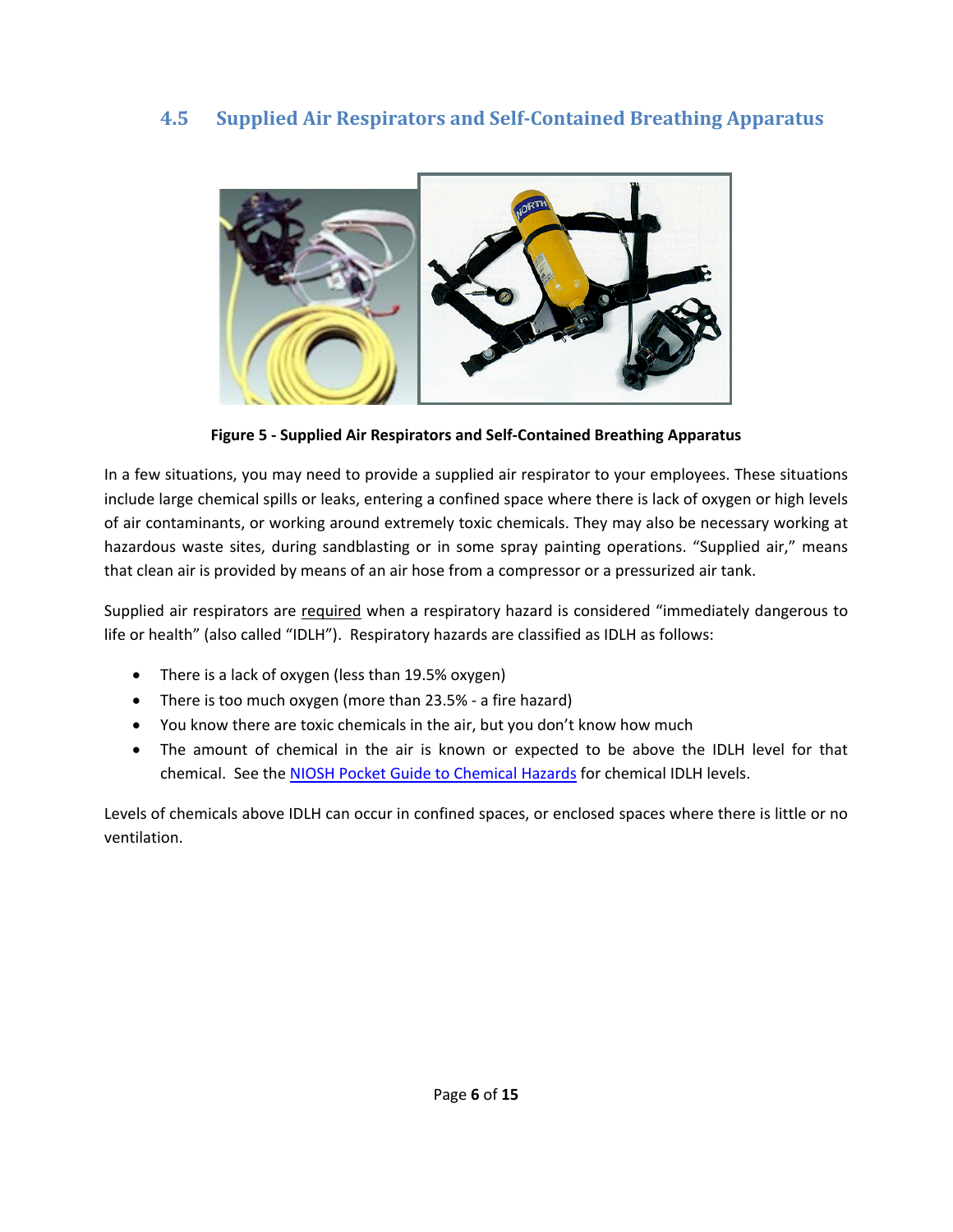# **5.0 PROGRAM ELEMENTS**

No one at Simmons is permitted to wear a respirator for emergency response. Below are figures demonstrating the different types of respirators.

#### **5.1 Selection Procedures**

The Program Administrator:

- Will select respirators to be used on site, based on the hazards to which workers are exposed and in accord with all applicable OSHA standards.
- Will conduct a hazard evaluation for each operation, process, or work area where airborne contaminants may be present in routine operations or during an emergency.
- Monitoring can be contracted out.
- The hazard evaluation will include:
	- o Identification and development of a list of hazardous substances used in the workplace, by department or work process.
	- o Review of work processes to determine where potential exposures to these hazardous substances may occur. This review is to be conducted by surveying the workplace, reviewing process records, and talking with employees and supervisors.
	- o Exposure monitoring to quantify potential hazardous exposures.
	- o If worker exposures have not been, or cannot be, evaluated they must be considered IDLH.
	- o Respirators are selected based on the workplace hazards evaluated, and workplace and user factors affecting respirator performance and reliability.
- Respirators are selected based on the Assigned Protection Factors (APFs) and calculated Maximum Use Concentrations (MUCs).
- A sufficient number of respirator sizes and models must be provided to the employee during fit testing to identify the acceptable respirator that correctly fits the users.
- For IDLH atmospheres:
	- o Full facepiece pressure demand Supplied‐Air Respirators (SARs) with auxiliary Self‐ contained Breathing Apparatus (SCBA) unit or full facepiece pressure demand SCBAs, with a minimum service life of 30 minutes, must be provided.
	- o Respirators used for escape only are NIOSH‐certified for the atmosphere in which they will be used.
	- o Oxygen deficient atmospheres are considered IDLH.
- For Non‐IDLH atmospheres, respirators are:
	- o Selected as appropriate for the APFs and MUCs.
	- o Selected as appropriate for the chemical nature and physical form of the contaminant.
	- o Equipped with end‐of‐service‐life indicators (ESLIs) if the respirators (APRs) are used for protection against gases and vapors. If there is no ESLI, then a change schedule must be implemented.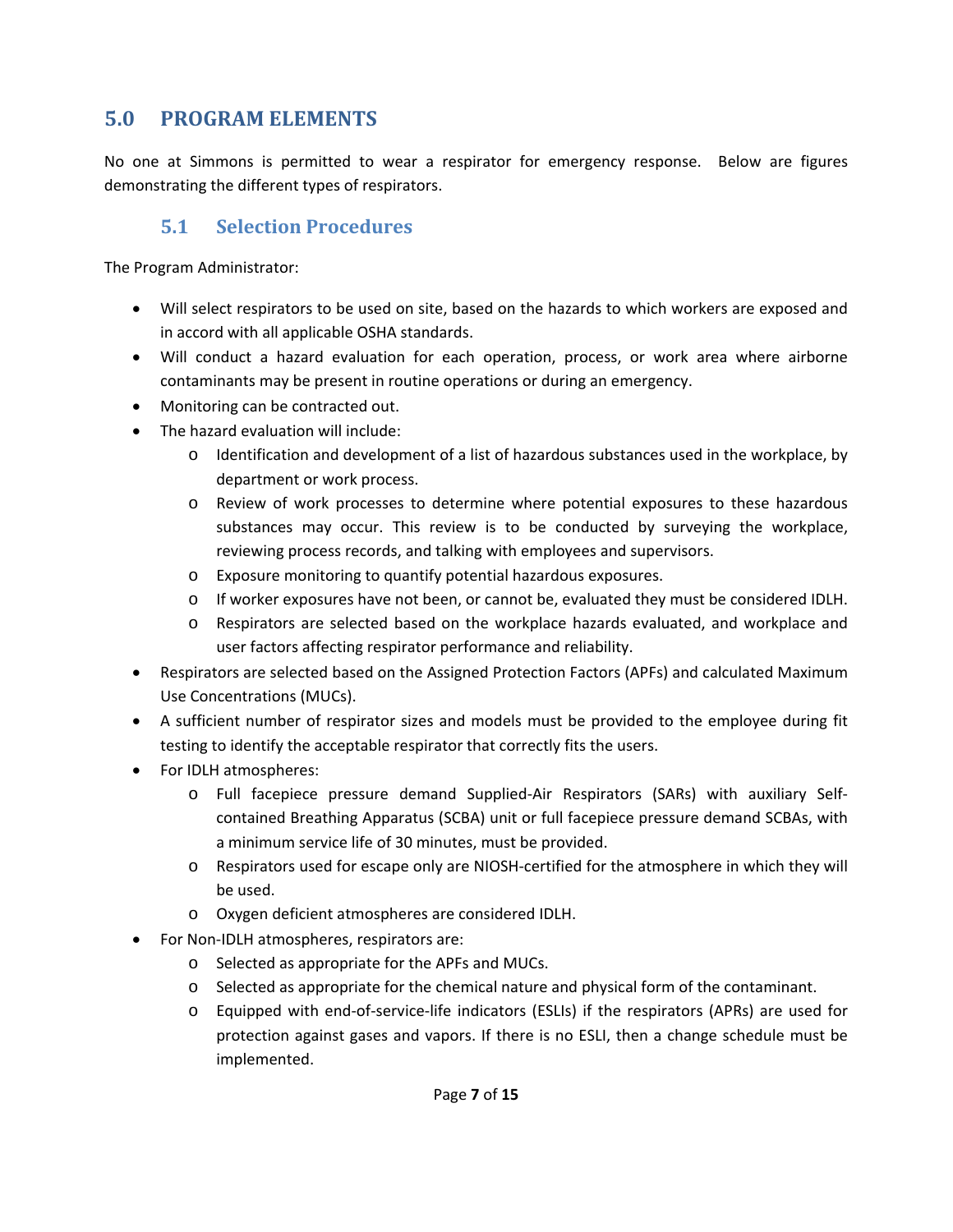- o Equipped with National Institute for Occupational Safety and Health (NIOSH)‐certified High Efficiency Particulate Air (HEPA) filters (or other filters certified by NIOSH for particulates under 42 CFR part 84) if the respirators (APRs) are to be used for protection against particulates.
- When monitoring is contracted out, the contractor will provide a statement indicating when and during which operation(s) a respirator is required to be worn by an employee or student unless it has already been determined by the Department. Appendix B provides a table outlining the hazard assessments performed at Simmons.

# **5.2 Updating the Hazard Assessment**

The Program Administrator:

- Must revise and update the hazard assessment as needed (i.e., any time work process changes may potentially affect exposure). If an employee feels that respiratory protection is needed during a particular activity, he/she is to contact his or her supervisor or the Program Administrator. The Program Administrator then:
- Will evaluate the potential hazard, arranging for outside assistance as necessary.
- Will then communicate the results of that assessment back to the employees. If it is determined that respiratory protection is necessary, all other elements of this program will be in effect for those tasks, and this program will be updated accordingly.
- Will ensure that all respirators are certified by the NIOSH and are used in accord with the terms of that certification.
- Will also ensure that all filters, cartridges, and canisters must be labeled with the appropriate NIOSH certification label. The label must not be removed or defaced while it is in use.
- Regarding Voluntary Respirator Use, the following statement is needed: Simmons will provide respirators at no charge to employees for voluntary use.

The Program Administrator will also:

- Provide all employees who voluntarily choose to wear either of the above respirators with a copy of Appendix D of the standard specified by the Respiratory Protection standard (29 CFR 1910.134). (Appendix D details the requirements for voluntary use of respirators by workers.) Workers choosing to wear a half facepiece APR must comply with the procedures for medical evaluation, respirator use, and cleaning, maintenance and storage.
- Authorize voluntary use of respiratory protective equipment as requested by all other workers on a case‐by‐case basis, depending on specific workplace conditions and the results of the medical evaluations. Voluntary use does not require compliance with these specific provisions of the standard.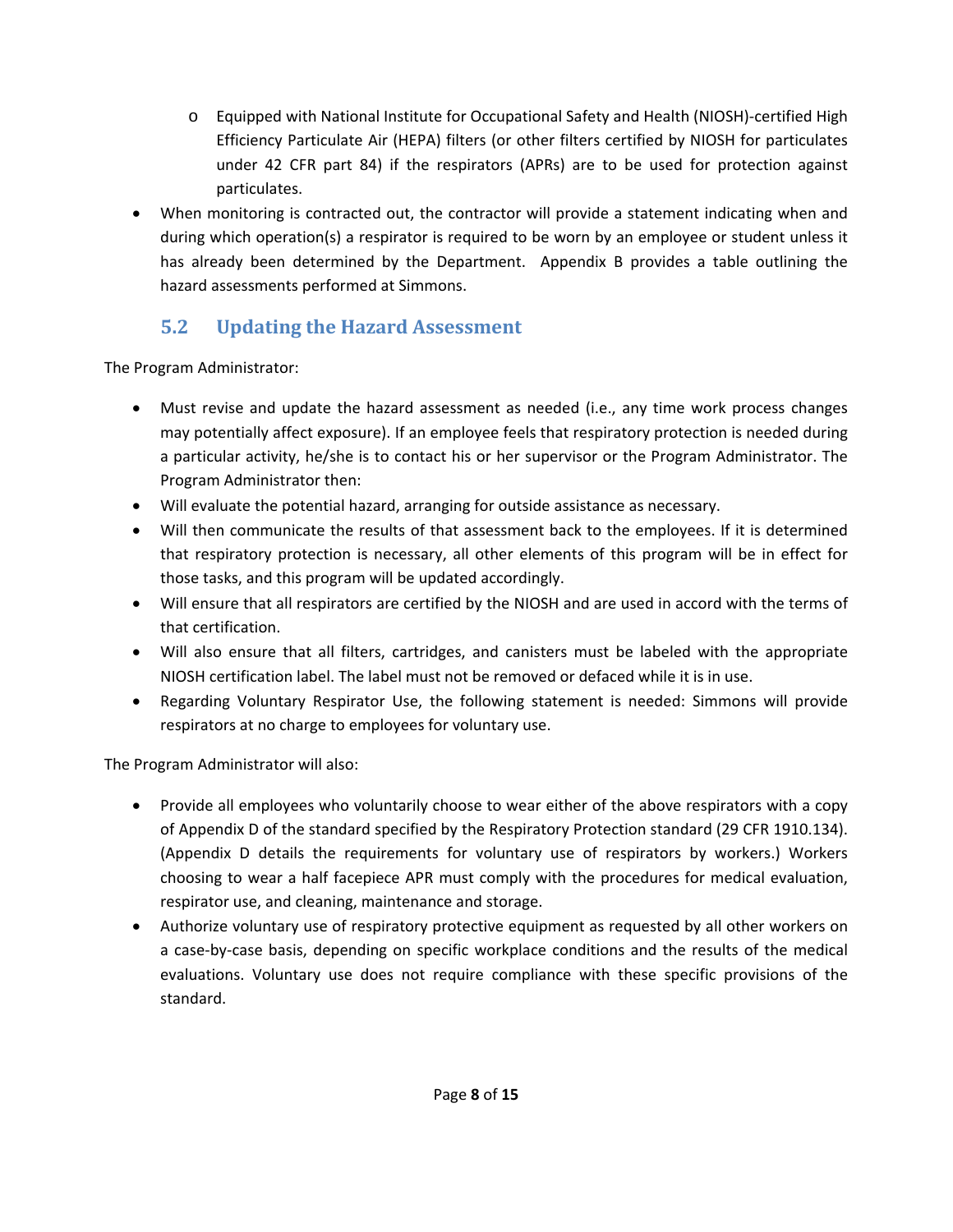# **5.3 Medical Evaluation**

Employees and students, who are either required to wear respirators, or who choose to wear an APR voluntarily, must pass a medical exam before being permitted to wear a respirator on the job. Employees and students are not permitted to wear respirators until a Physician or Other Licensed Healthcare Professional (PLHCP) has determined that they are medically able to do so. Any employee refusing the medical evaluation will not be allowed to work in an area requiring respirator use. A PLHCP is available at New England Baptiste (NEB), where occupational medical services and medical evaluations are provided.

Medical evaluation procedures are as follows:

- The medical evaluation will be conducted using the questionnaire provided in Appendix C of the OSHA Respiratory Protection standard.
- The Program Administrator will provide a copy of this questionnaire to all employees requiring medical evaluations.
- To the extent feasible, Simmons will assist employees who are unable to read the questionnaire (by providing help in reading the questionnaire). When this is not possible, the employee will be sent directly to the physician for medical evaluation.
- All affected employees and students will be given a copy of the medical questionnaire to fill out, along with a stamped and addressed envelope for mailing the questionnaire to the Simmons physician.

Employees will:

- Be permitted to fill out the questionnaire on Simmons' time.
- Be granted follow-up medical exams as required by the Respiratory Protection standard, and/or as deemed necessary by the NEB PLHCP.
- Be granted the opportunity to speak with the physician about their medical evaluation, if they so request.

The Program Administrator has provided NEB with:

- A copy of this program, and a copy of the Respiratory Protection standard.
- The list of hazardous substances by work area, and for each employee requiring evaluation, his or her work area or job.
- The employee's title or student's role, proposed respirator type and weight, length of time required to wear the respirator, expected physical work load (light, moderate, or heavy), potential temperature and humidity extremes, and any additional protective clothing required.

Any employee or student required for medical reasons to wear a positive pressure air purifying respirator will be provided with a powered air purifying respirator.

After an employee or student has received clearance and begun to wear his or her respirator, additional medical evaluations will be provided if: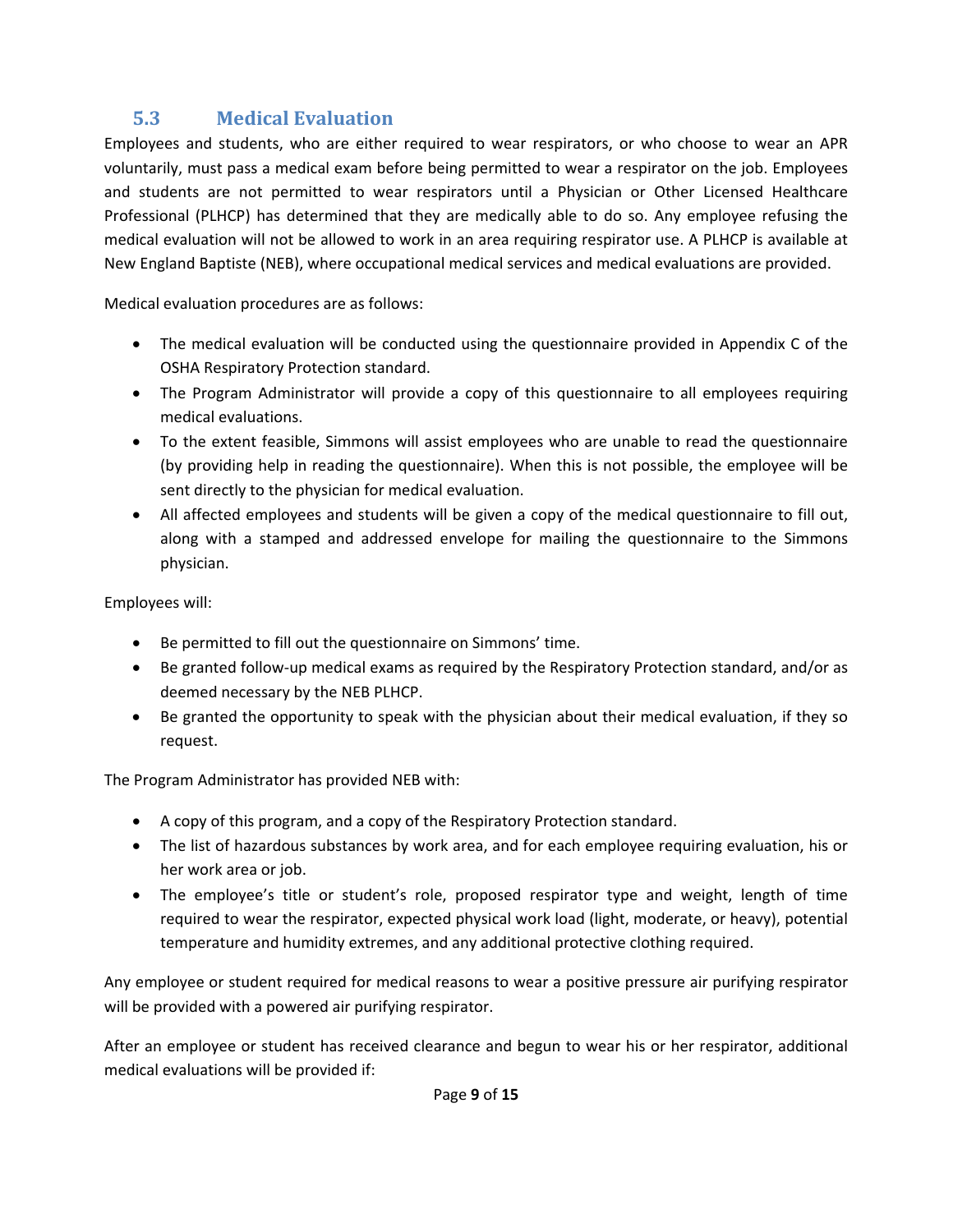- The employee or student reports signs and/or symptoms related to their ability to use a respirator, such as shortness of breath, dizziness, chest pains, or wheezing.
- The PLHCP or supervisor informs the Program Administrator that the employee needs to be reevaluated, additional medical evaluation will be provided.
- Information from this program, including observations made during fit testing and program evaluation, indicates a need for reevaluation.

### **5.4 Fit Testing**

Fit testing is required for employees or students wearing respirators prior to being allowed to wear any respirator, on an annual basis, when there are changes in the employee's or student's physical condition that could affect respiratory fit (e.g., obvious change in body weight, facial scarring, etc.).

Employees or students will be fit tested with the make, model, and size of respirator that they will actually wear. Employees or students will be provided with several models and sizes of respirators so that they may find an optimal fit.

Fit testing of PAPRs is to be conducted in the negative pressure mode. The Program Administrator or contractor will conduct fit tests following the OSHA approved Bitrex Solution Aerosol QLFT Protocol in Appendix A of the Respiratory Protection standard. If conditions affecting respirator use change, the Program Administrator will evaluate on a case‐by‐case basis whether QNFT is required.

# **5.5 Respirator Use**

Employees and students are required that they:

- Will use their respirators under conditions specified by this program, and in accord with the training they receive on the use of each particular model. In addition, the respirator must not be used in a manner for which it is not certified by NIOSH or by its manufacturer.
- Must conduct user seal checks each time that they wear their respirator.
- Must use either the positive or negative pressure check (depending on which test works best for them) specified in Appendix B‐1 of the Respiratory Protection standard.
- Must leave the work area to go to the locker room or another area where there are no air contaminants to maintain their respirator for the following reasons:
	- $\circ$  To clean their respirator if the respirator is impeding their ability to work;
	- o To change filters or cartridges, or replace parts; or
	- o To inspect the respirator if it stops functioning as intended.
- Should notify their supervisor before leaving the area.
- Not wear tight-fitting respirators if they have any condition, such as facial scars, facial hair, or missing dentures, that prevents them from achieving a good seal.
- Not wear headphones, jewelry, or other articles that may interfere with the facepiece-to-face seal.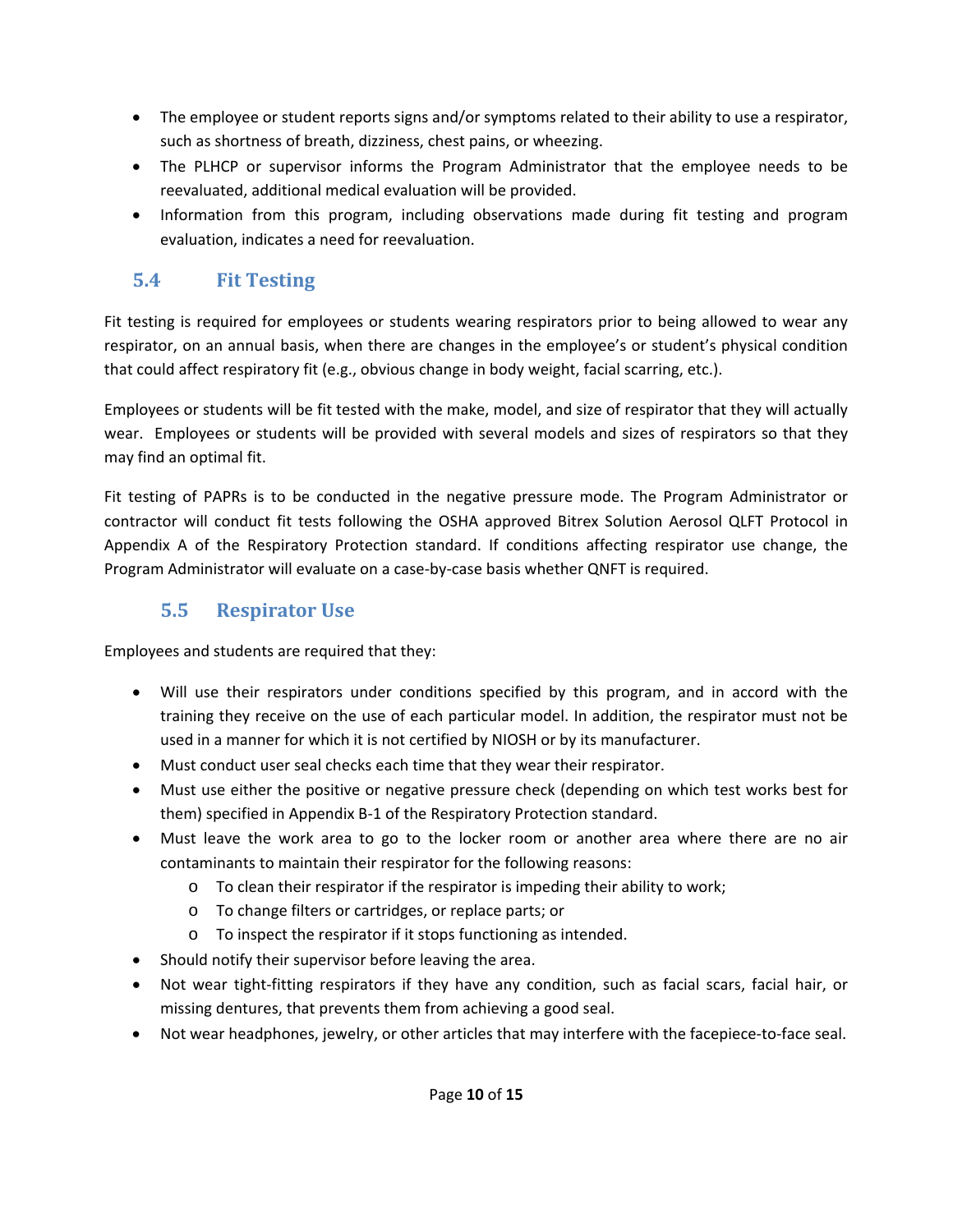# **5.6 Respirator Malfunction**

#### **5.6.1 APR Respirator Malfunction**

For any malfunction of an APR (e.g., breakthrough, facepiece leakage, or improperly working valve), the respirator wearer must inform his or her supervisor that the respirator no longer functions, and go to the designated safe area to maintain the respirator. The supervisor must ensure that the employee receives the needed parts to repair the respirator, or is provided with a new respirator.

#### **5.6.2 Atmosphere‐Supplying Respirator Malfunction**

All workers wearing atmosphere‐supplying respirators will work with a buddy. Buddies should assist workers who experience an SAR malfunction as follows:

- If a worker experiences a malfunction of an SAR, he or she should signal to the buddy that he or she has had a respirator malfunction.
- The buddy shall don an emergency escape respirator and aid the worker in immediately exiting the work area.

### **5.7 IDLH Procedures**

At this time, no SIMMONS employees or students are permitted to enter IDLH conditions.

### **5.8 Air Quality**

For supplied‐air respirators, only Grade D breathing air is to be used in the cylinders. The Program Administrator will coordinate deliveries of compressed air with the Simmons' vendor and require that the vendor to certify that the air in the cylinders meets the specifications of Grade D breathing air. The Program Administrator will maintain a minimum air supply of one fully charged replacement cylinder for each SAR unit. In addition, cylinders may be recharged as necessary from the breathing air cascade system located near the respirator storage area.

The air for this system is provided by Simmons' supplier, and deliveries of new air are coordinated by the Program Administrator.

# **5.9 Cleaning**

Respirators are to be regularly cleaned and disinfected at the designated respirator cleaning station located in the employee locker room. Respirators issued for the exclusive use of an employee or student are to be cleaned as often as necessary, but at least once a day. Atmosphere‐supplying respirators are to be cleaned and disinfected after each use. The following procedure is to be used when cleaning and disinfecting respirators:

- Disassemble respirator, removing any filters, canisters, or cartridges.
- Wash the facepiece and associated parts in a mild detergent with warm water. Do not use organic solvents.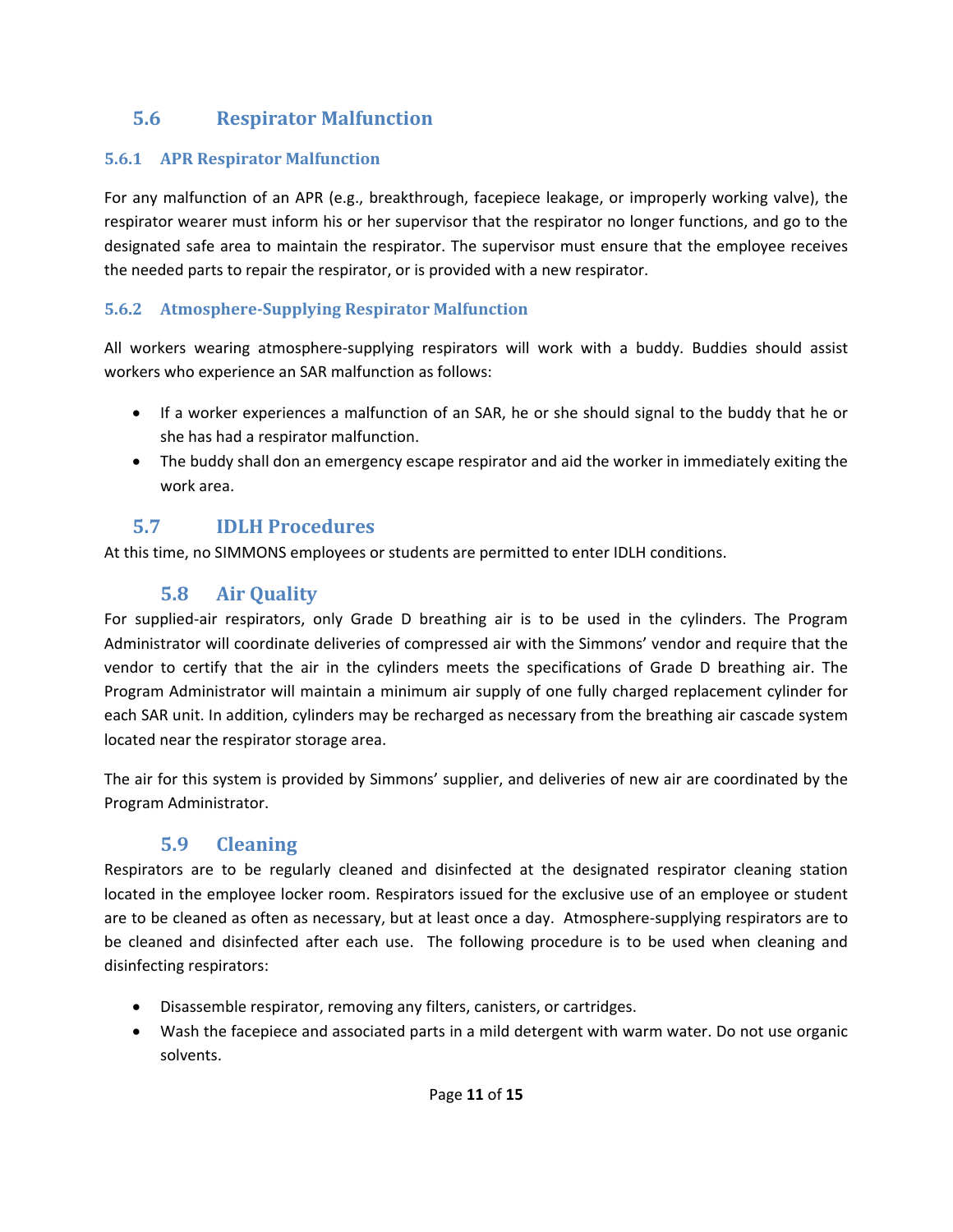- Rinse completely in clean warm water.
- Wipe the respirator with disinfectant wipes (70% Isopropyl Alcohol) to kill germs.
- Air dry in a clean area.
- Reassemble the respirator and replace any defective parts.
- Place in a clean, dry plastic bag or other airtight container.

NOTE: The Program Administrator will ensure an adequate supply of appropriate cleaning and disinfection material at the cleaning station. If supplies are low, employees should contact their supervisor, who will inform the Program Administrator.

#### **5.10 Maintenance**

Respirators are to be properly maintained at all times to ensure that they function properly and adequately protect the employee or student. Maintenance involves a thorough visual inspection for cleanliness and defects. Worn or deteriorated parts will be replaced prior to use. No components will be replaced or repairs made beyond those recommended by the manufacturer. Repairs to regulators or alarms of atmosphere supplying respirators will be conducted by the manufacturer.

The following checklist will be used when inspecting respirators:

- Facepiece:
	- o No cracks, tears, or holes
	- o No facemask distortion
	- o No cracked or loose lenses/face shield
- Valves:
	- o No residue or dirt
	- o No cracks or tears in valve material
- Head straps:
	- o No breaks or tears
	- o No broken buckles
- Filters/Cartridges:
	- o Approval designation
	- o Gaskets
	- o No cracks or dents in housing
	- o Proper cartridge for hazard
- Air Supply Systems:
	- o Breathing air quality/grade
	- o Condition of supply hoses
	- o Hose connections
	- o Settings on regulators and valves

Page **12** of **15** Employees and students are permitted to leave their work area and go to a designated area that is free of respiratory hazards when they need to wash their face and respirator facepiece to prevent any eye or skin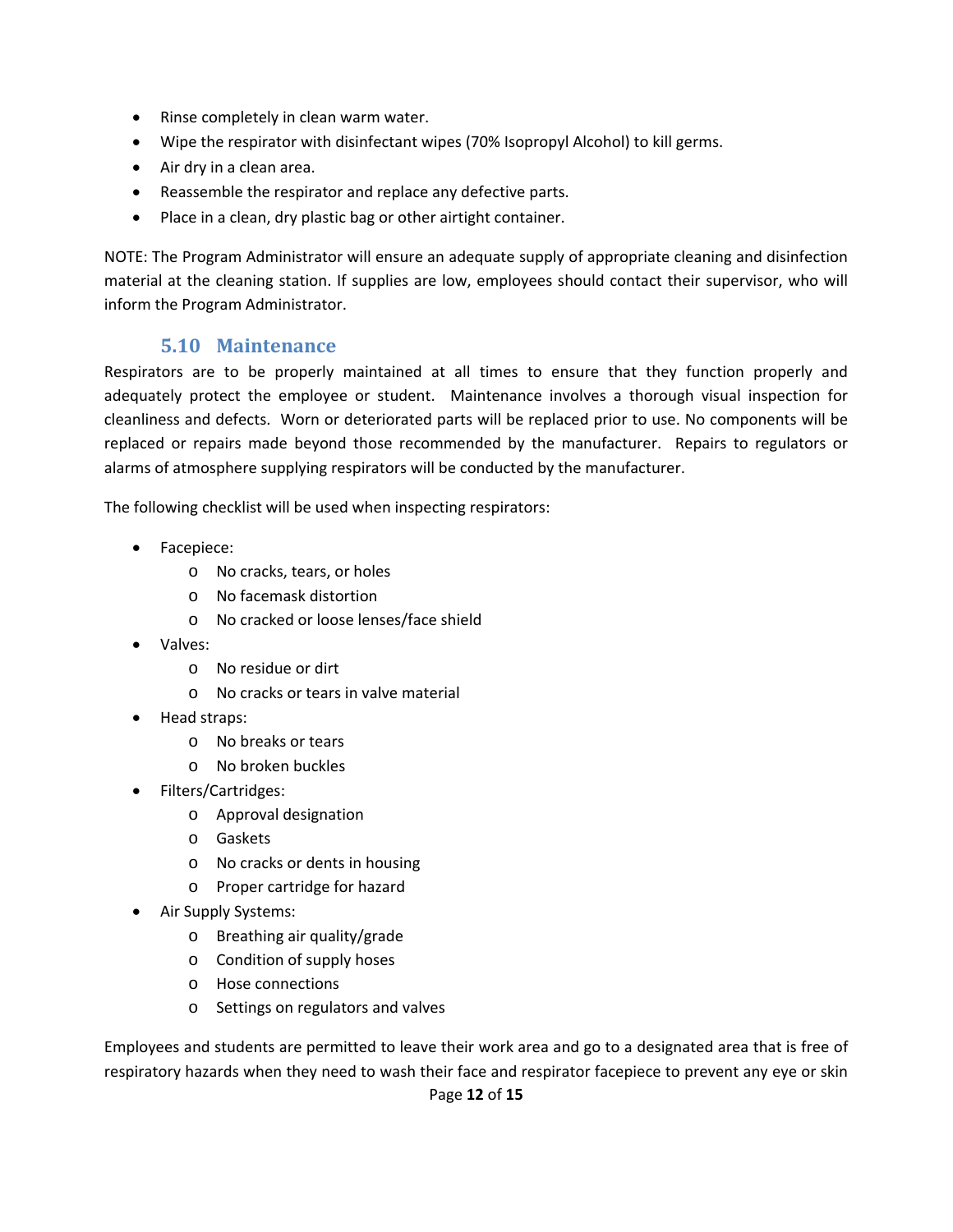irritation, or to replace the filter, cartridge or canister, or when they detect vapor or gas breakthrough or leakage in the facepiece or detect any other damage to the respirator or its components.

#### **5.11 Change Schedules**

Employees and students wearing APRs or PAPRs with P100 filters for protection against wood dust and other particulates need to change the cartridges on their respirators when they first begin to experience difficulty breathing (i.e., resistance) while wearing their masks.

#### **5.12 Storage**

Respirators must be stored in a clean, dry area, and in accord with the manufacturer's recommendations. Each employee or student will clean and inspect their own air purifying respirator in accord with the provisions of this program, and will store their respirator in a plastic bag in their own locker or desk. Each employee will have his/her name on the bag, and that bag will only be used to store that employee's respirator. Atmosphere‐supplying respirators will be stored in the storage cabinet outside of the Program Administrator's office. The Program Administrator will store Simmons' supply of respirators and respirator components in their original manufacturer's packaging in her office.

### **5.13 Defective Respirators**

Respirators that are defective or have defective parts must be taken out of service immediately. If, during an inspection, an employee or student discovers a defect in a respirator, he/she is to bring the defect to the attention of his or her supervisor. Supervisors will give all defective respirators to the Program Administrator. The Program Administrator will decide whether to:

- Temporarily take the respirator out of service until it can be repaired.
- Perform a simple fix on the spot such as replacing a head strap.
- Dispose of the respirator due to an irreparable problem or defect.
- When a respirator is taken out of service, the respirator will be tagged out of service, and the employee or student will be given a replacement of the same make, model and size.
- If the employee or student is not given a replacement of the same make, model and size, then the employee or student must be fit tested.
- All tagged out‐of‐service respirators will be kept in the storage cabinet inside the Program Administrator's office.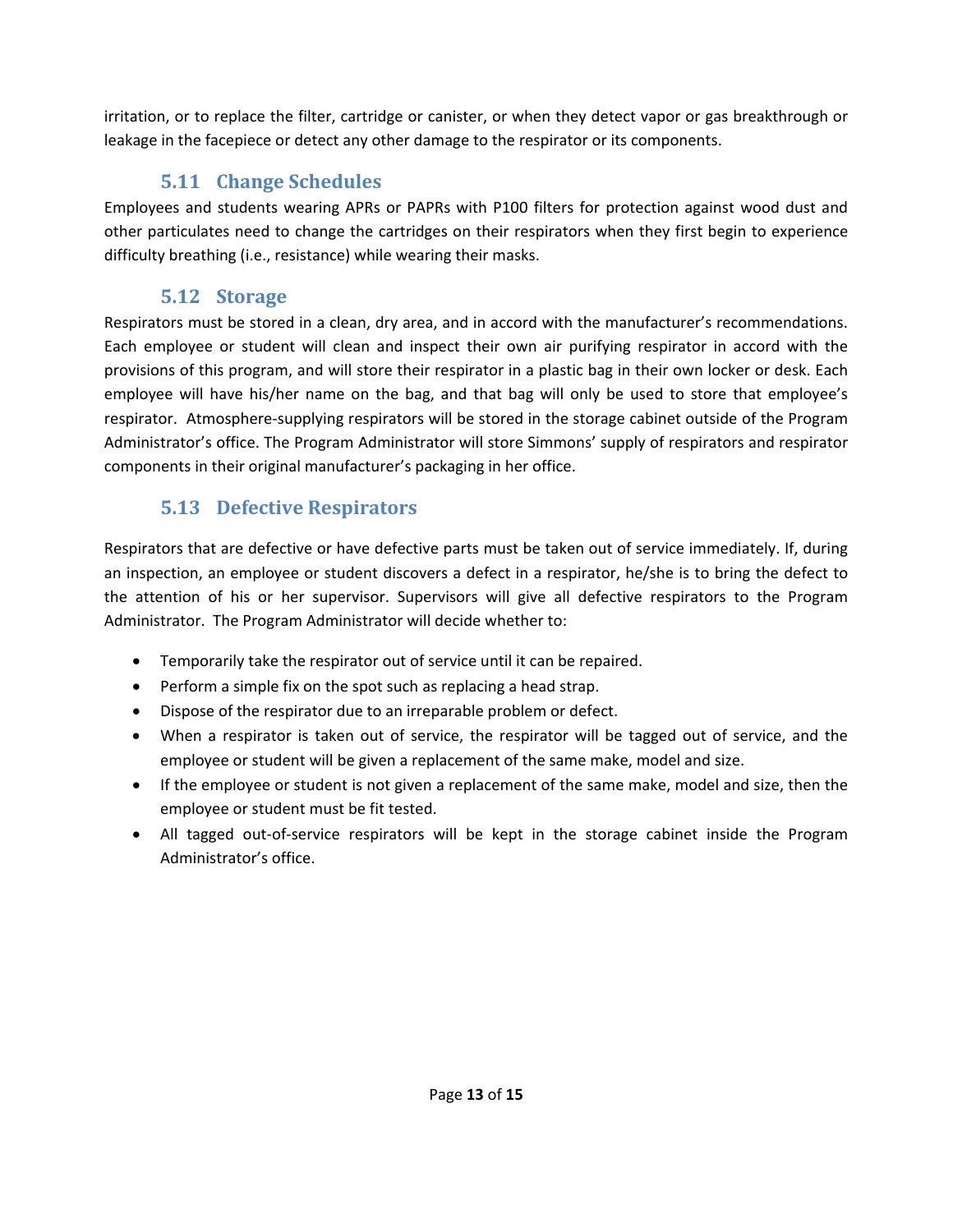### **6.0 TRAINING**

The Program Administrator, the Human Resource Department, or contractor will provide training to respirator users and their supervisors on the contents of the Simmons' RPP and their responsibilities under it, and on the OSHA Respiratory Protection standard. Workers and students will be trained prior to using a respirator at Simmons. The training must be comprehensive, understandable and recur annually, and more often if necessary.

As with any employee or student, supervisors must be trained prior to using a respirator in the workplace; they also should be trained prior to supervising workers or students who must wear respirators if the supervisors themselves do not use a respirator. Supervisors will provide the basic information on respirators in Appendix D of the Respiratory Protection standard to employees and students who wear respirators when not required by Simmons to do so. Supervisors will ensure that each employee and student can demonstrate knowledge of at least the following:

- Why the respirator is necessary and how improper fit, usage, or maintenance can compromise the protective effect of the respirator;
- What the limitations and capabilities of the respirator are;
- How to use the respirator effectively in emergency situations, including situations in which the respirator malfunctions;
- How to inspect, put on and remove, use, and check the seals of the respirator;
- What the procedures are for maintenance and storage of the respirator;
- How to recognize medical signs and symptoms that may limit or prevent the effective use of respirators; and
- The general requirements of the Respiratory Protection standard.

Supervisors will ensure that employees and students will be retrained annually or as needed (e.g., if they change departments and need to use a different respirator). An employee or student, who is able to demonstrate that a new employee or student has received training within the last 12 months that addresses the elements specified in OSHA's Respiratory Protection Standard is not required to repeat such training provided that, as required by OSHA's Respiratory Protection Standard, the employee or student can demonstrate knowledge of those element(s). Previous training not repeated initially by the employee or student must be provided no later than 12 months from the date of the previous training. Retraining shall be administered annually, and when the following situations occur:

- Changes in the workplace or the type of respirator render previous training obsolete;
- Inadequacies in the employee's or student's knowledge or use of the respirator indicate that the worker has not retained the requisite understanding or skill; or
- Any other situation arises in which retraining appears necessary to ensure safe respirator use. The basic advisory information on respirators, as presented in Appendix D of the OSHA's Respiratory Protection Standard, shall be provided by the Talent and Human Capital Strategy (THCS), which is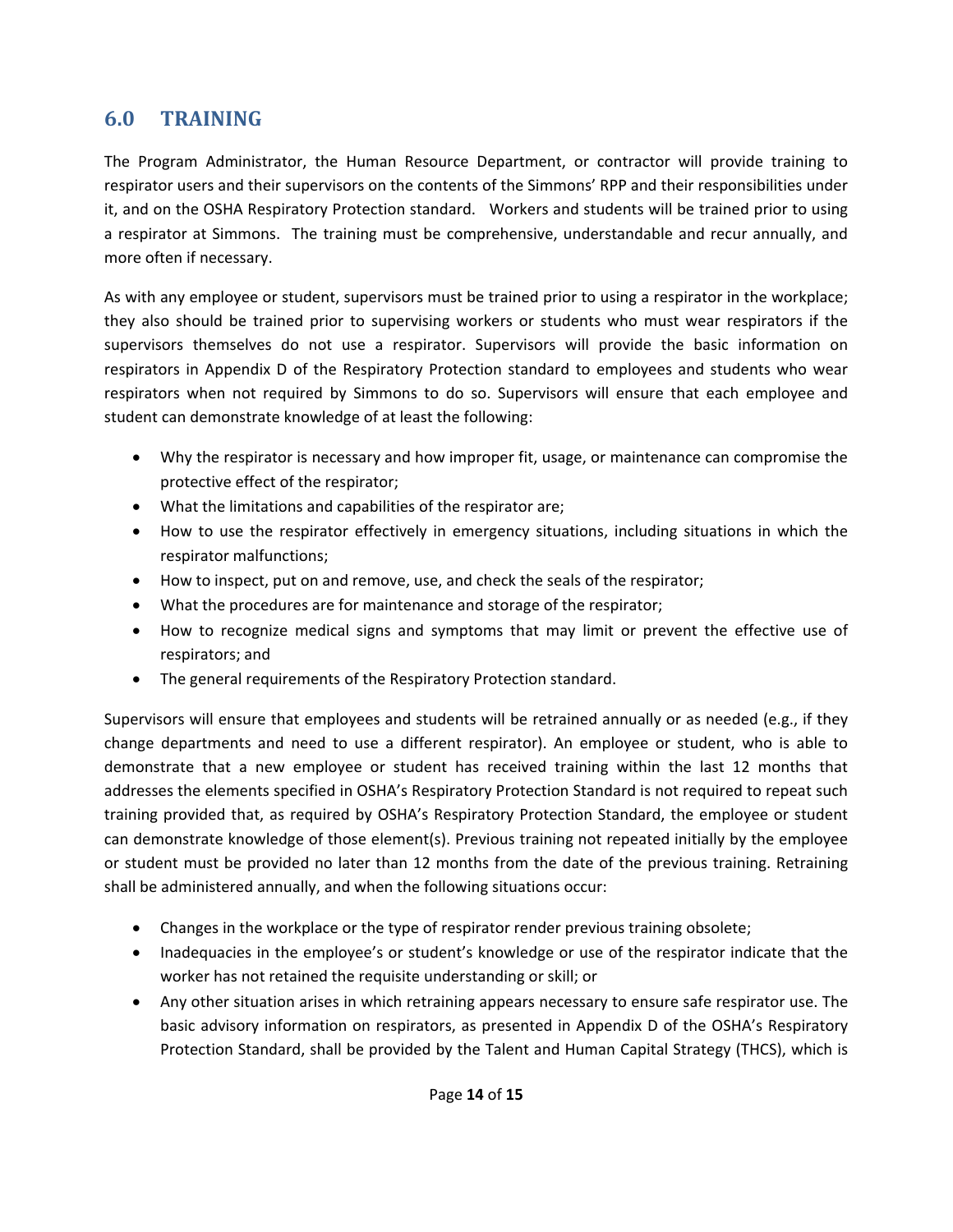the Human Resources Department for Simmons, in any written or oral format to employees or students who wear respirators when such use is not required by this section or by the Simmons.

# **7.0 PROGRAM EVALUATION**

The Program Administrator will conduct periodic evaluations of the workplace to ensure that the provisions of this program are being implemented. The evaluations will include regular consultations with employees and students who use respirators and their supervisors, site inspections, air monitoring and a review of records. Problems identified will be noted in an inspection log and corrected by the Program Administrator. These findings will be reported to THCS Department, and the report will list plans to correct deficiencies in the respirator program and target dates for implementing those corrections.

This RPP will be revised, as necessary. Revisions will be documented in the revisions table at the beginning of this document.

### **8.0 DOCUMENTATION AND RECORDKEEPING**

A written copy of this program and the OSHA standard is kept in the THCS office and is available to all employees and students who wish to review it. Also maintained in the THCS office are:

- Copies of training materials.
- Copies of fit test records. These records will be updated as new fit tests are conducted.
- These records will be updated as new employees and students are trained and as existing employees and students receive refresher training.

The THCS will also maintain copies of the records for all employees covered under the respirator program (except medical records). The completed medical questionnaire and the PLHCP's documented findings are confidential and will remain within the THCS Office. Simmons will only retain the physician's written recommendation regarding each employee's or student's ability to wear a respirator.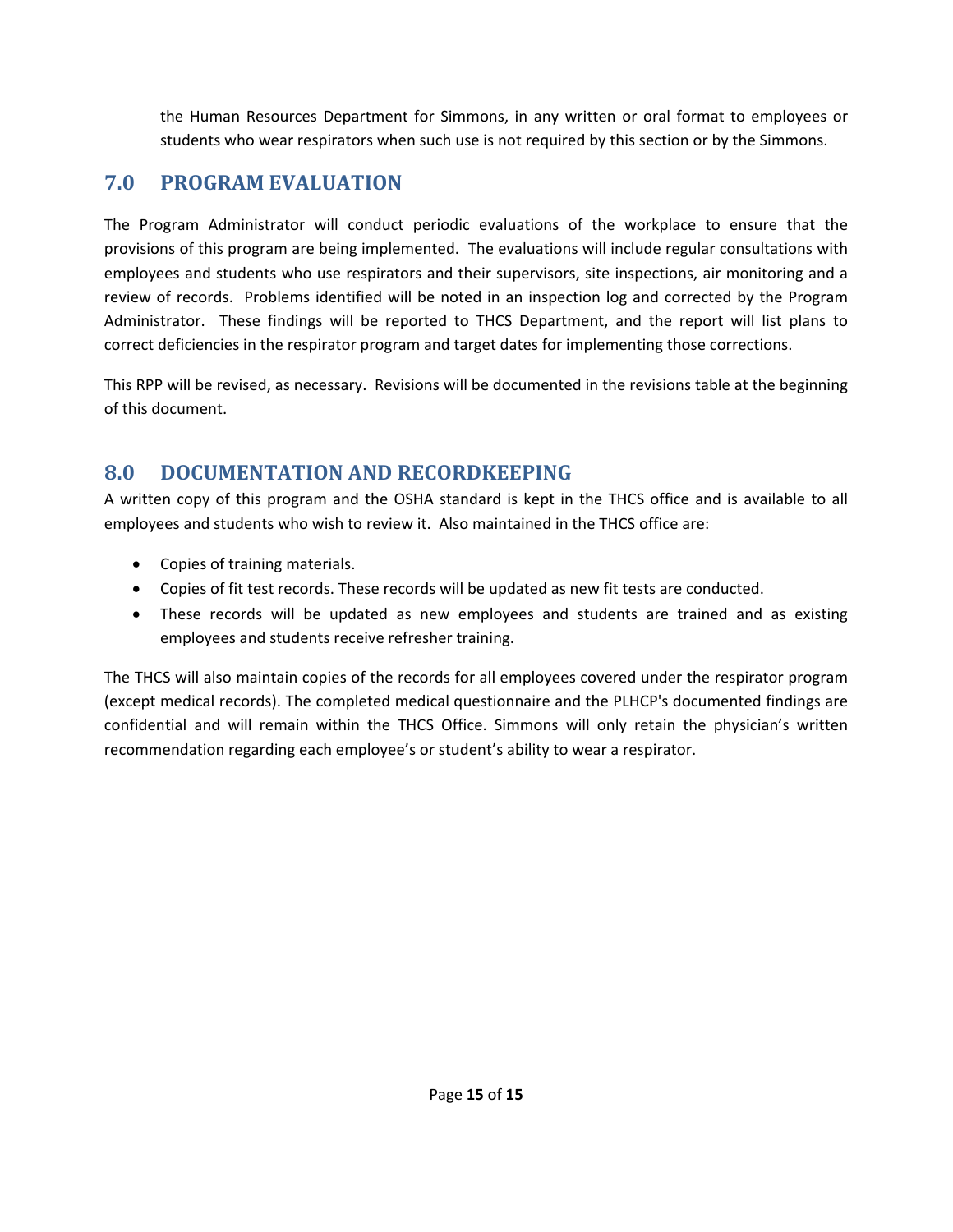#### **APPENDIX A – WORK PROCESSES REQUIRING RESPIRATOR USE**

| <b>TYPE OF RESPIRATOR</b>       | DEPARTMENT/ACTIVITY                  | <b>CONDITION OF USE</b> |
|---------------------------------|--------------------------------------|-------------------------|
| Filtering facepiece (Dust Mask) | Psychology – Working with<br>animals | Voluntary               |
|                                 |                                      |                         |